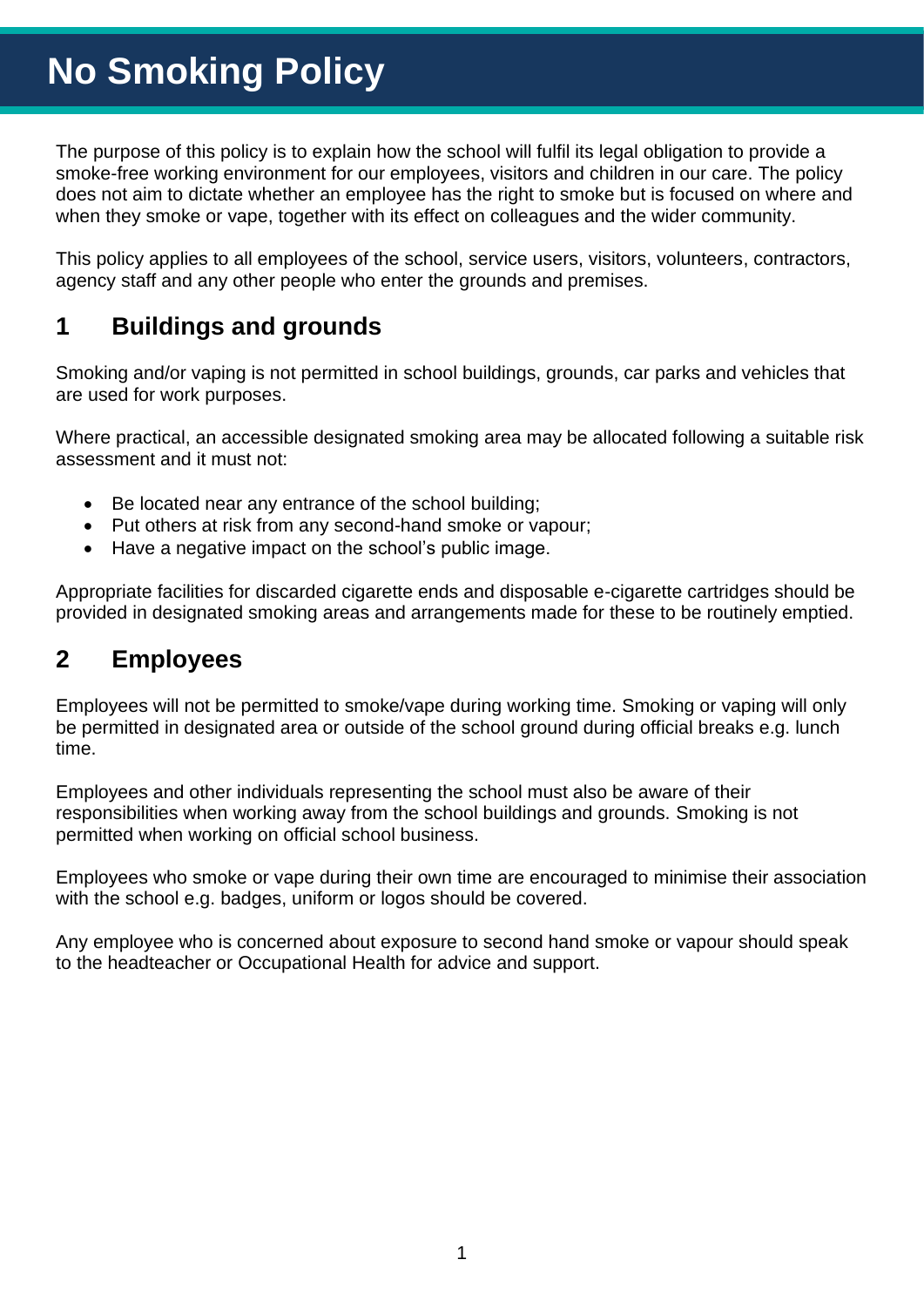### **3 Health guidance**

Support is available to those who would like to stop smoking.

### **Smoke free (NHS)**

Provides support to those looking to quit smoking through a variety of support methods. Go to [www.nhs.uk/smokefree](http://www.nhs.uk/smokefree) for further information.

Call the National Smokefree helpline on 0300 1231044 to speak to a friendly, trained advisor who can offer confidential advice, information and support. Lines are open daily from 9am – 8pm, Monday to Friday and 11am – 4pm at the weekend.

#### **Health Assured**

Provides a confidential counselling and information service that is available 24 hours a day, 365 days a year.

Call 0800 716017 or visit [www.healthassuredeap.co.uk](http://www.healthassuredeap.co.uk/) (username: durham, password: council)